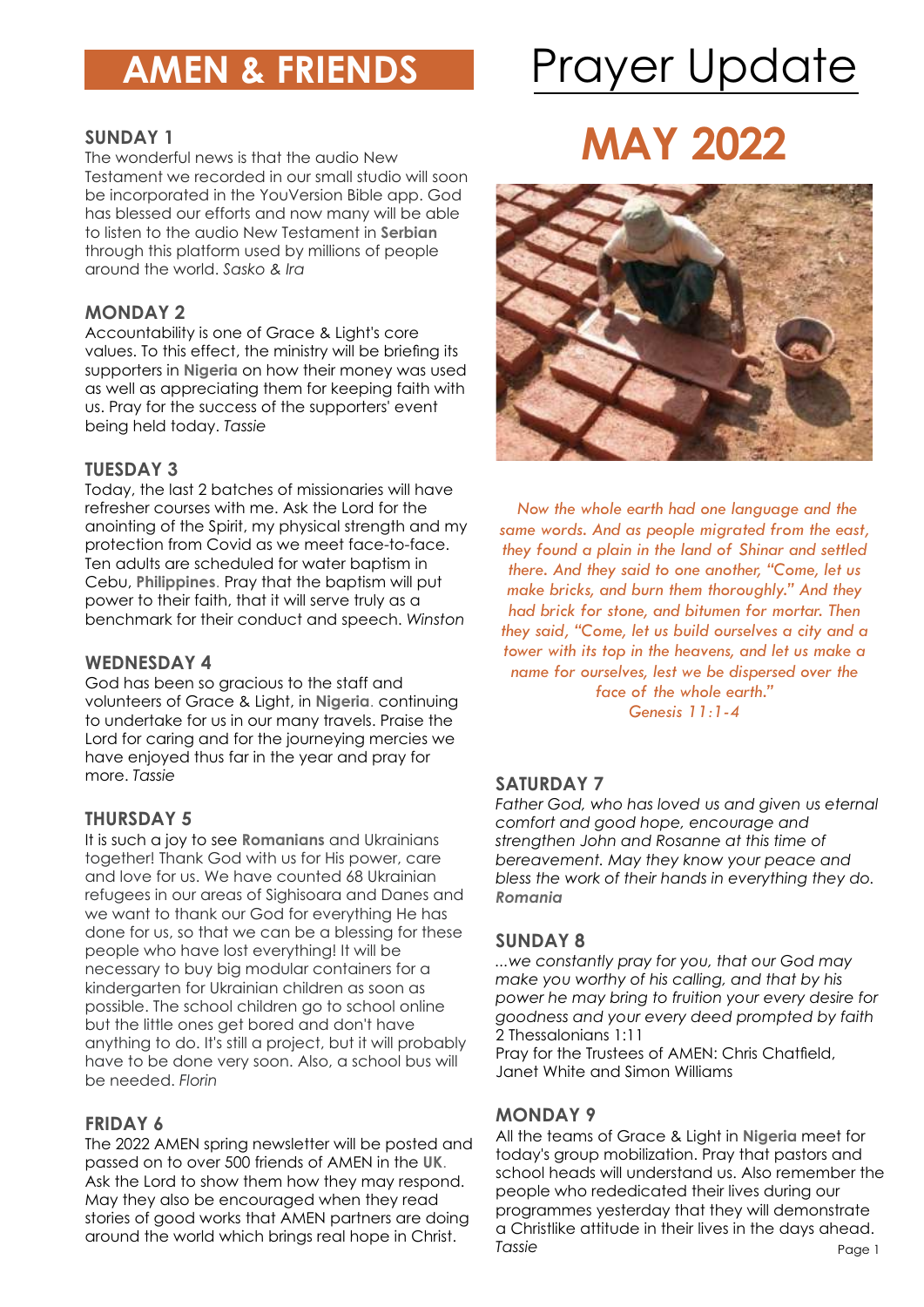### **AMEN & FRIENDS**

# Prayer Update

### **TUESDAY 10**

What we are facing at the moment here in **Romania** with helping refugees from Ukraine is tiredness and exhaustion of our volunteers plus the demands and challenges we face that seem to be different every day. For instance, we could not find any volunteers to unload a car with clothes for the Ukrainian children until the children from the afterschool club in Danes helped! We are so thankful for them as they understood what it means to love. *Florin*

### **WEDNESDAY 11**

Today is set aside in Grace & Light for Internal Staff Development. Pray that this will add new knowledge and value to staff and volunteers for the advancement of the ministry here in **Nigeria**. *Tassie*

### **THURSDAY 12**

Hebrews 6:10 God is not unjust; he will not forget your work and the love you have shown him as you have helped his people and continue to help them. *Father God, we give thanks for those who pray, give and volunteer for the charity AMEN. May they know in their hearts that you see their love and their work for your kingdom and that you do not forget them. May they continue to help your people, in Jesus name, amen.*

### **FRIDAY 13**

VMM was founded in 1996 by David & Jeba. Brother David started the mission when he saw a vision of Jesus crying and asking, *"Who will proclaim my word to the villages?"* At present, there are many activities going on every day and every month while some are organised once a year. In the past 24 years, they have been proclaiming the gospel in an ever-widening area in their nation in South Asia. Their vision and mission is to empower their missionaries and village children to spread the gospel.

### **SATURDAY 14**

Pray for the growing leadership team of one of our partners in South Asia comprising David and Jeba, Santhosh and Eben, Annand and Jyoti, Jacob and others. Each of them has major responsibilities in the areas assigned to them and among the respective missionaries they oversee and the decisions they make. They also help produce literature such as devotionals and magazines.

### **SUNDAY 15**

Ask the Lord that partnerships may result from every Grace & Light advocacy visit we make. We aim is to explain the idea of social righteousness to heads of organisations and pastors of churches in **Nigeria**. *Tassie*

## **MAY 2022**



 *And the Lord came down to see the city and the tower, which the children of man had built. 6 And the Lord said, "Behold, they are one people, and they have all one language, and this is only the beginning of what they will do. And nothing that they propose to do will now be impossible for them. Genesis 11:5*

### **MONDAY 16**

Media ministry. Ask the Lord that Elion Media ministry in **Serbia** will see finance come in as they are currently raising funds for a new centre. Remember El Shadai ministries in South Asia that they may see many come to Jesus through their YouTube ministry plus fruit from their work of equipping pastors. Remember also VMM's TV programmes that children's lives will be touched by the Lord.

### **TUESDAY 17**

Our greatest need to ensure the growth of Elion Media in **Serbia** is a permanent place for the studio and offices. We have started the fundraising process but planning and fundraising strategies are not our strong point so we ask you to pray for God to give us wisdom. We need some practical help on how to write a project proposal and do the needed fundraising. Please pray that God will send us someone who will have not only a desire to serve in their heart but also the necessary skills to help us. *Sasko & Ira*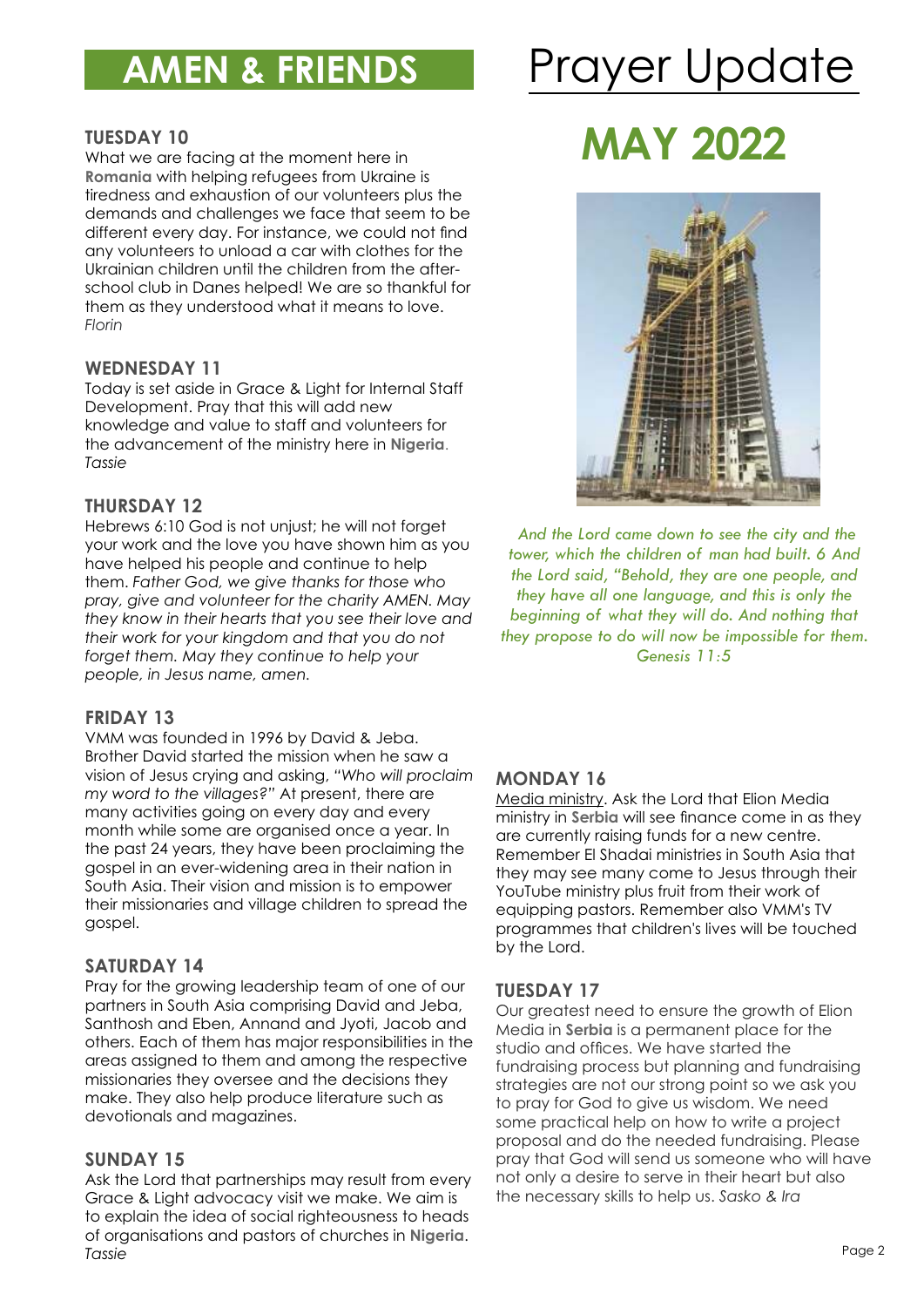### **AMEN & FRIENDS**

# Prayer Update

### **WEDNESDAY 18**

Praise God with us! We have 3 sewing schools for women and 3 tuition centres for the children. There are 68 women going through the sewing training and 108 children attending the tuition centres – all given to them for free! *Rani*

### **THURSDAY 19**

Malou is joining a ladies' canal boat OM art outreach starting in Chirk, **UK** from May 20-27. There will be about 6 ladies from different nations who, as they paint, aim to share the gospel with those they meet along the way. Ask the Lord for compassion for the lost plus courage and anointing in every conversation they have.

### **FRIDAY 20**

Many think they are poor just because they are born in poor families. This is a distortion which has affected the thinking of many in churches regarding wealth and poverty. Pray that our workshops in **Nigeria** will help participants understand the biblical concept of wealth sharing. *Tassie*

### **SATURDAY 21**

An 8-year-old girl accepted Christ and was given a Bible. She then shared the gospel with her parents and siblings who were touched by her love and good behaviour. She even started family prayers in their house with the result that her mother is now attending the church. Pray that the Lord will touch her brother who is quite stubborn in following his own religion in a nation that can choose to worship any of their 330 million gods and goddesses. *Rani*

### **SUNDAY 22**

The Tirunelveli training centre was affected by flooding at the end of last year affecting sewing machines amongst other things and as we do not have a new place yet, the sewing teacher is temporarily using her house for training. This month we will start renting a place and hope to buy some new sewing machines. Remember the 2 ladies who have professed faith through this ministry and the 9 people who received Bibles because they wanted to know more about Christ. *Rani*

### **MONDAY 23**

Please pray for our practical needs: office furniture, a printer and a vehicle. We have more outreach areas and are also conducting leadership and discipleship training. *Nasir and Sabahat*

### **MAY 2022**



*Come, let us go down and there confuse their language, so that they may not understand one another's speech." Genesis 11:7* 

### **TUESDAY 24**

Our schools' ministry keeps on revealing stories of young people whose rights are abused by older people in society. Pray for more open doors into schools, giving us opportunities to help these young people come out of the psychological trauma resulting from different abuse. *Tassie*

#### **WEDNESDAY 25**

There are 15 women in the sewing school in C, however some are still waiting to join due to the limited space. Thirteen women were given Bibles while six of the women professed faith in Jesus two want to be baptized but are facing opposition from their families. *Rani*

#### **THURSDAY 26**

Remember Mia and her team in Casa Vietii as they stand with Ukraine in offering accommodation and food for refugees who transit **Romania**. Pray also for David & Rodica plus the team who are involved in the humanitarian crisis in Ukraine. This is in addition to their ongoing ministries in Romania.